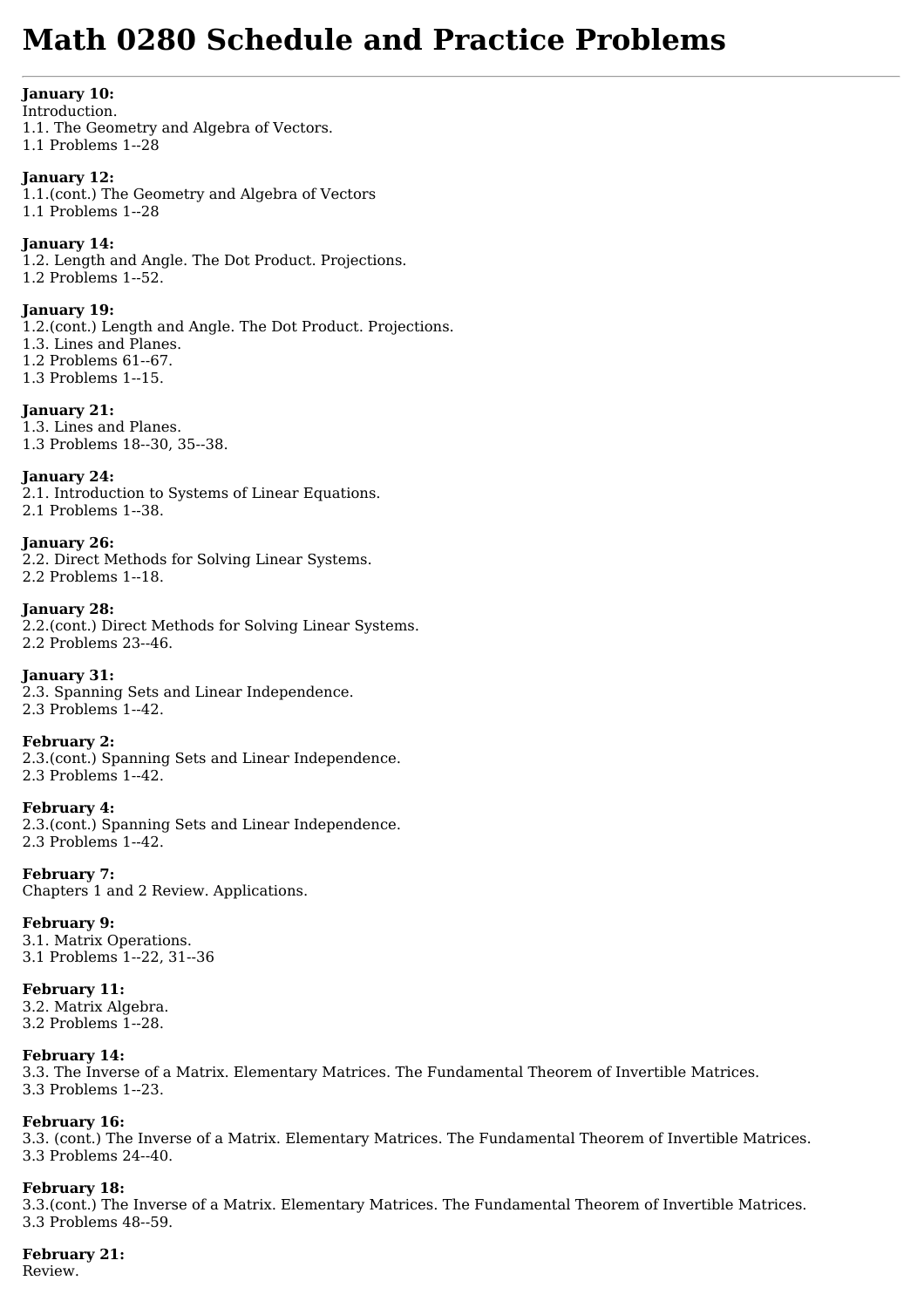#### **February 23:** Midterm Exam 1

# **February 25:**

3.5. Subspaces, Basis, Dimension, Rank. Coordinates. 3.5 Problems 1--48, 51, 52.

# **February 28:**

3.5.(cont.) Subspaces, Basis, Dimension, Rank. Coordinates. 3.5 Problems 1--48, 51, 52.

# **March 2:**

3.5.(cont.) Subspaces, Basis, Dimension, Rank. Coordinates. 3.5 Problems 1--48, 51, 52.

#### **March 4:**

3.6. Introduction to Linear Transformations. 3.6 Problems 1--25, 29--39.

# **March 14:**

3.6.(cont.) Introduction to Linear Transformations. 3.6 Problems 1--25, 29--39.

**March 16:** Chapter 3 Review. Applications.

# **March 18:**

4.1. Introduction to Eigenvalues and Eigenvectors. 4.1 Problems 1--18.

#### **March 21:** 4.2. Determinants. The Laplace Expansion Theorem. 4.2 Problems 1--52.

**March 23:** 4.2.(cont.) Determinants. Cramer's Rule. Adjoint. 4.2 Problems 57--65.

**March 25:** 4.3. Eigenvalues and Eigenvectors of n x n Matrices 4.3 Problems 1--18.

#### **March 28:** 4.3. (cont.) Eigenvalues and Eigenvectors of n x n Matrices 4.3 Problems 1--18.

**March 30:** Review

**April 1:** Midterm Exam 2

**April 4:** 4.4. Similarity and Diagonalization. 4.4 Problems 1--41.

**April 6:** 4.4.(cont.) Similarity and Diagonalization. 4.4 Problems 1--41.

# **April 8:**

5.1. Orthogonality. Orthogonal Matrices. 5.1 Problems 1--21.

# **April 11:**

5.2. Orthogonal Complements and Orthogonal Projections. The Orthogonal Decomposition. 5.2 Problems 1--22.

# **April 13:**

5.2. (cont.) Orthogonal Complements and Orthogonal Projections. The Orthogonal Decomposition. 5.2 Problems 1--22.

# **April 15:**

5.3. The Gram-Schmidt Process. 5.3 Problems 1--14.

# **April 18:**